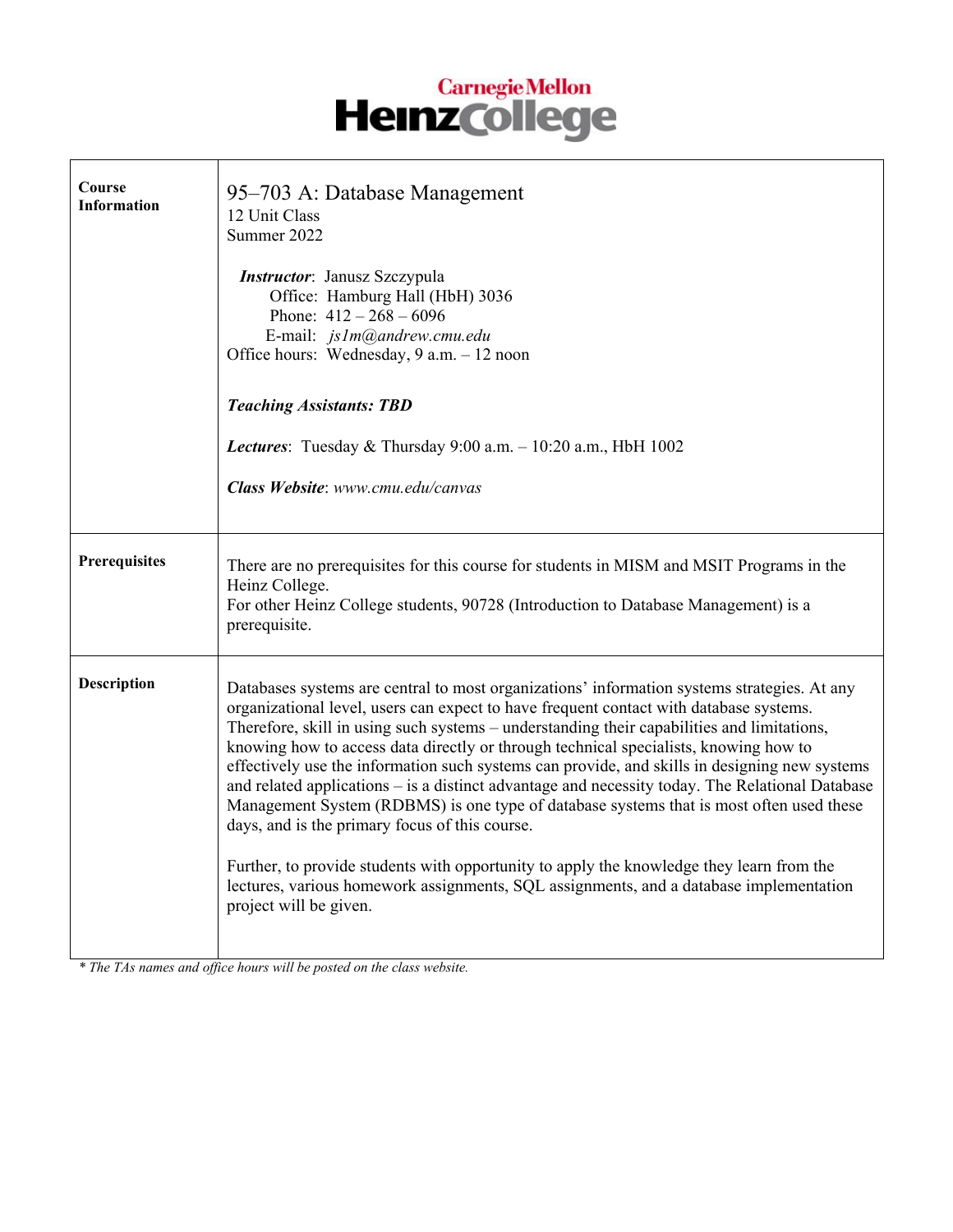| <b>Course Materials</b>  | <b>Lecture Notes:</b><br>Lecture notes will be provided for each class. They can be used during the semester you<br>take the class. They cannot be shared after the class is concluded without permission of<br>the instructor.                                                                                                                                                                                                                                                                                             |                                     |
|--------------------------|-----------------------------------------------------------------------------------------------------------------------------------------------------------------------------------------------------------------------------------------------------------------------------------------------------------------------------------------------------------------------------------------------------------------------------------------------------------------------------------------------------------------------------|-------------------------------------|
|                          | Textbook:<br>Casteel, J., "Oracle 12c: SQL," Course Technology, 2016                                                                                                                                                                                                                                                                                                                                                                                                                                                        |                                     |
|                          | <b>Suggested Books:</b><br>Connolly, T. and C. Begg, "Database Systems: A Practical Approach to Design,<br>Implementation, and Management," 6 <sup>th</sup> edition, Addison-Wesley, 2015<br>Coronel, C. and S. Morris, "Database Systems: Design, Implementation, & Management,"<br>$12th$ edition, Cengage Learning, 2017<br>Hoffer, J. A., R. Venkataraman, and Heikki Topi, "Modern Database Management," 11 <sup>th</sup><br>edition, Prentice Hall, 2012<br>Price, J., "Oracle Database 12c: SQL," Mc Graw Hill, 2014 |                                     |
|                          | Software:<br>We will use Oracle Database 21c Express Edition for Windows.<br>No other components of Oracle Software will be used in this class.                                                                                                                                                                                                                                                                                                                                                                             |                                     |
| <b>Course Objectives</b> | Objective                                                                                                                                                                                                                                                                                                                                                                                                                                                                                                                   | <b>How Assessed</b>                 |
|                          | Gain good understanding of relational data model<br>in terms of data structure, data integrity, and data<br>manipulation.                                                                                                                                                                                                                                                                                                                                                                                                   | Homework Assignments,<br>Final Exam |
|                          | Understand and create conceptual database models<br>utilizing entity-relationship modeling.                                                                                                                                                                                                                                                                                                                                                                                                                                 | Homework Assignments,<br>Final Exam |
|                          | Design data structures that will limit redundancy<br>and enforce data integrity while conforming to<br>organizational requirements utilizing normalization<br>methodology.                                                                                                                                                                                                                                                                                                                                                  | Homework Assignments,<br>Final Exam |
|                          | Understand the theory behind the relational data<br>model as it applies to interactions with current<br>database management systems.                                                                                                                                                                                                                                                                                                                                                                                        | Homework Assignments,<br>Final Exam |
|                          | Read and interpret a given data model to query the<br>database and transform the data into information<br>using Structured Query Language (SQL).                                                                                                                                                                                                                                                                                                                                                                            | SQL Assignments,<br>Project         |
|                          | Implement a data model in a current relational<br>database management system.                                                                                                                                                                                                                                                                                                                                                                                                                                               | Project                             |
|                          | Create reports, based on transactional data,<br>including elements such as groupings $\&$<br>aggregating data and Analytic SQL functions.                                                                                                                                                                                                                                                                                                                                                                                   | SQL Assignments,<br>Project         |
|                          | 2                                                                                                                                                                                                                                                                                                                                                                                                                                                                                                                           |                                     |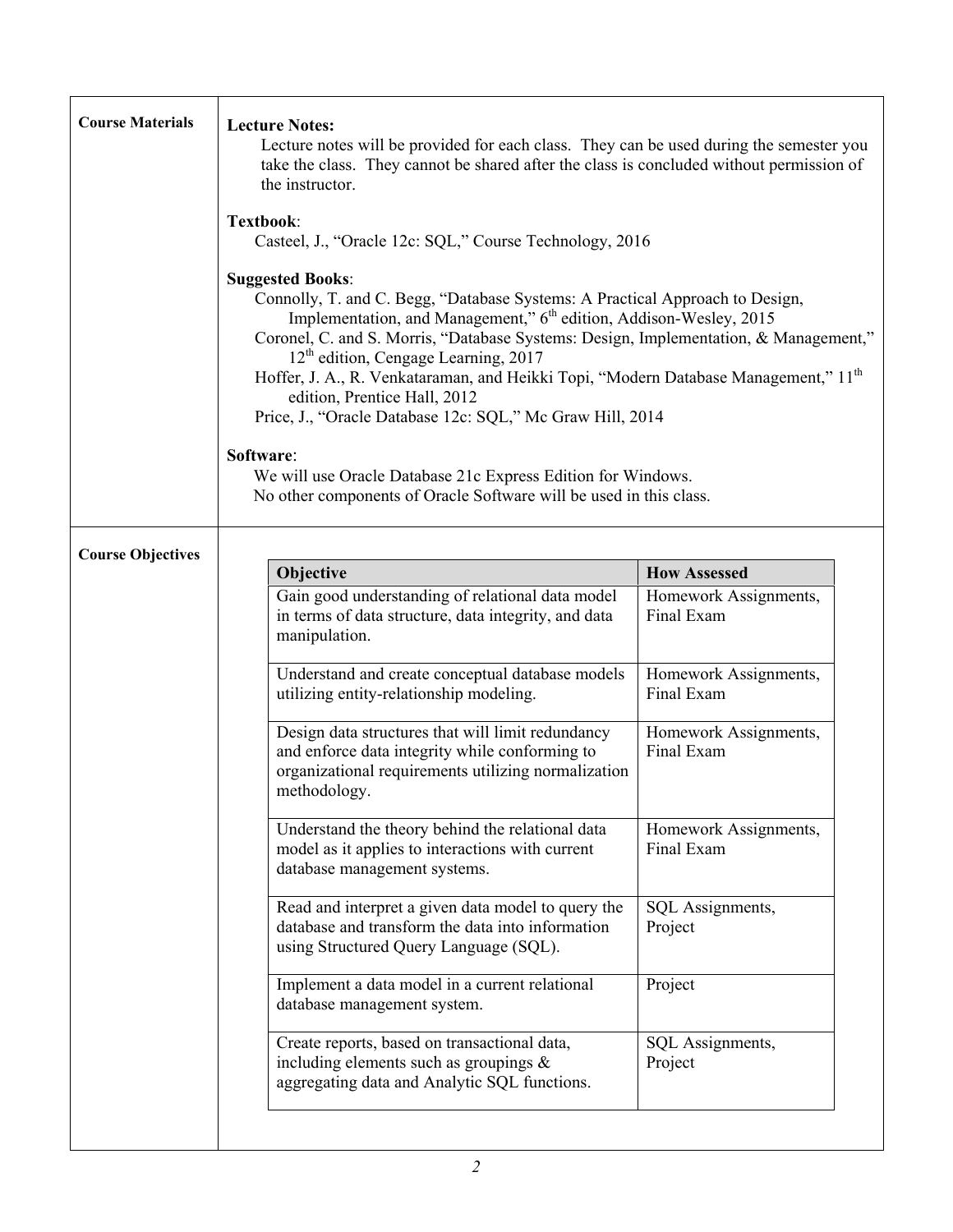|  | Evaluation Method Student's performance in the class will be evaluated based on the following components: |
|--|-----------------------------------------------------------------------------------------------------------|
|--|-----------------------------------------------------------------------------------------------------------|

| Homework Assignments   | 20%     |
|------------------------|---------|
| <b>SQL</b> Assignments | 20%     |
| Project                | 20%     |
| Final Exam             | 40%     |
|                        | $100\%$ |

## *Homework Assignments*:

The homework assignments require students to employ holistic critical thinking to design database models applying the concepts learnt in the lectures. The focus is on understanding business requirement and designing data models to capture good quality data. The range of topics covered in the assignments includes: conceptual and logical database modeling, normalization, and relational algebra. The relational algebra assignment is a foundation for learning the Structured Query Language (SQL).

#### *SQL Assignments*:

The SQL assignments are hands-on assignments that require students to create and execute various SQL statements and queries using Oracle Database 21c Express Edition. The submitted assignments are required to be well formatted and readable.

## *Project*:

Based on the logical model of a small database, the project consists of implementing the data structure, performing specific queries, data manipulation tasks, and querying system catalog to retrieve metadata. The project will integrate and apply the concepts you have learned in class. Detailed guidelines for the project assignment will be distributed and discussed in a later part of the semester.

# *Exam:*

The exam will be a comprehensive, closed book, closed notes exam. The exam is to be completed by you individually *without* help of any other student. The exam will be graded by the Instructor and class TAs.

Final grades will be posted in the official Student Information System that can be accessed by students directly through the Internet.

| <b>Grading Scale</b> | $A+97\% - 100\%$                              | $B+ 85\% - 88.99\%$                              | $C_{+}$ 73% - 76.99 %                    |
|----------------------|-----------------------------------------------|--------------------------------------------------|------------------------------------------|
|                      | $93\% - 96.99\%$<br>A<br>$A - 89\% - 92.99\%$ | $81\% - 84.99\%$<br>$B - 77\% - 80.99\%$         | $69\% - 72.99\%$<br>$C - 65\% - 68.99\%$ |
|                      |                                               | Scores below 65% equate to a failing grade $(R)$ |                                          |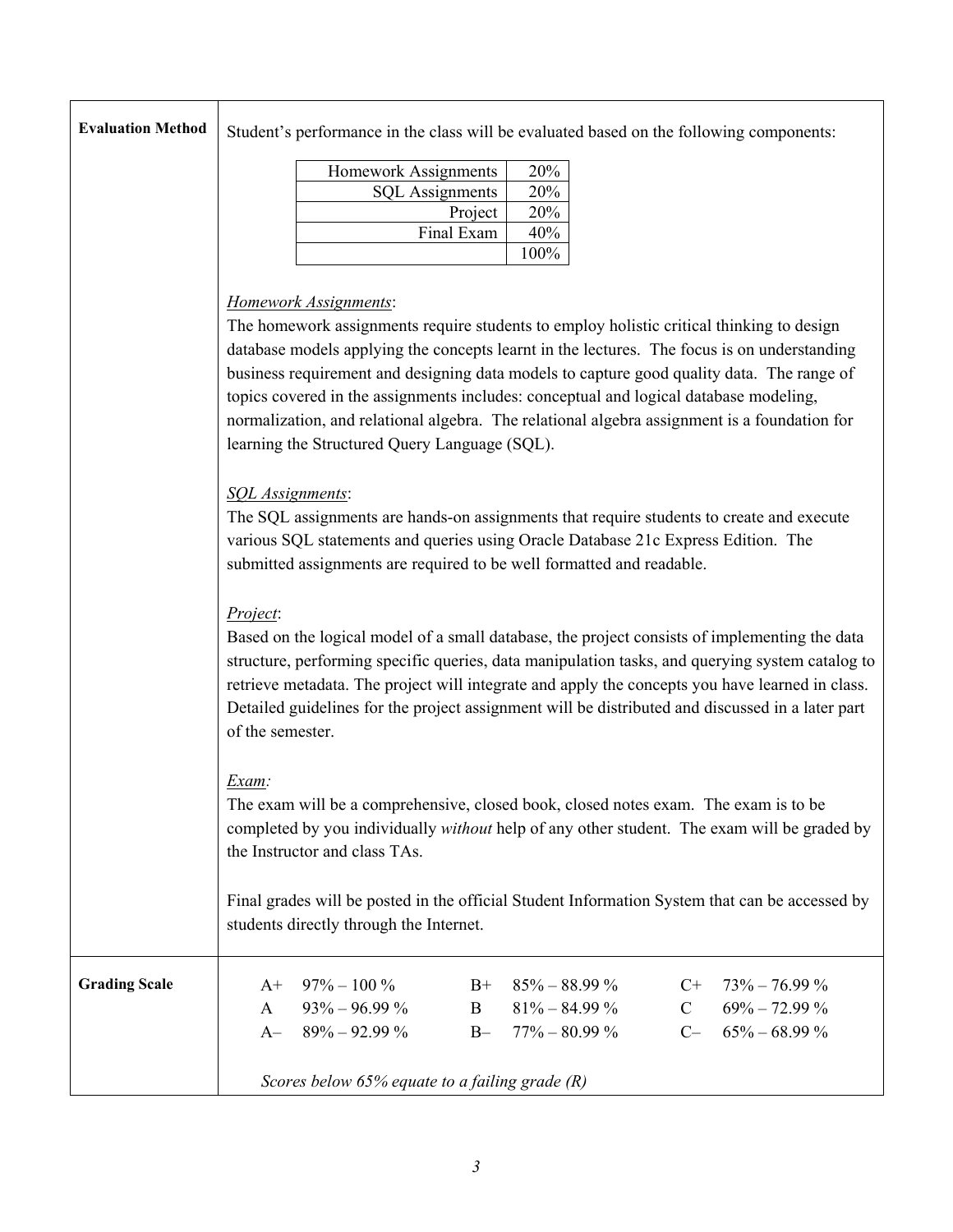| <b>Course Policies</b><br>& Expectations | Lectures:<br>While no attendance will be taken, it is in your interest to attend each lecture. Class<br>participation is encouraged and expected. As research on learning shows, unexpected noises<br>and movement automatically divert and capture people's attention. Arriving in the classroom<br>late (after a lecture begins), using cell phones, pagers, laptops, etc. makes noise, are<br>distracting and affect everyone's learning experience. For this reason, I ask you to show up<br>for each class a few minutes early and refrain from using your mobile devices during class.                                                          |
|------------------------------------------|-------------------------------------------------------------------------------------------------------------------------------------------------------------------------------------------------------------------------------------------------------------------------------------------------------------------------------------------------------------------------------------------------------------------------------------------------------------------------------------------------------------------------------------------------------------------------------------------------------------------------------------------------------|
|                                          | No student may record or tape any classroom activity without the express written consent of<br>the instructor. If a student believes that he/she has a learning disability and needs to record or<br>tape classroom lectures/activities, he/she should contact the Office of Disability Resources to<br>request an appropriate accommodation.                                                                                                                                                                                                                                                                                                         |
|                                          | Laptops and other electronic devices:<br>Laptops, phones, iPods, or any other electronic devices may not be used during lectures or<br>during the exam, except for the week of the Oracle 21c Express Lab. Keep your electronic<br>devices turned off and stowed during the class time.                                                                                                                                                                                                                                                                                                                                                               |
|                                          | Missed Classes:<br>Students are responsible for obtaining class material, which may have been distributed on<br>days when they are absent. This can be done through the class website, contacting a classmate<br>who was present, or by contacting the instructor during his office hours.                                                                                                                                                                                                                                                                                                                                                            |
|                                          | Assignments: All assignments are due at the beginning of class on the day specified. No<br>assignments submitted after the deadline will be accepted, unless permission is granted by the<br>instructor prior to the due date. Late assignments, if approved, should be submitted directly to<br>the instructor. Do not submit any late assignments to class teaching assistants (TA), leave in<br>the instructor's mailbox, send it by email, or slide under the instructor's office door. Each<br>assignment must be typed, and diagrams created using PowerPoint or an equivalent tool. No<br>collaboration in any form on assignments is allowed. |
|                                          | All assignments are graded by class TAs and reviewed by the instructor before they are<br>returned to students within a week of submission. Solutions to each assignment will be<br>provided when the graded assignments are returned. Uncollected assignments will be<br>shredded.                                                                                                                                                                                                                                                                                                                                                                   |
|                                          | If you believe that your assignment was graded incorrectly, you may request that it be re-<br>graded. To do this, turn in your graded assignment in question with an explanation of your<br>arguments within a week from the time the assignment was returned to you. The entire<br>assignment is subject to re-grading, not just the specific item(s) in question and the grade may<br>go up or down.                                                                                                                                                                                                                                                |